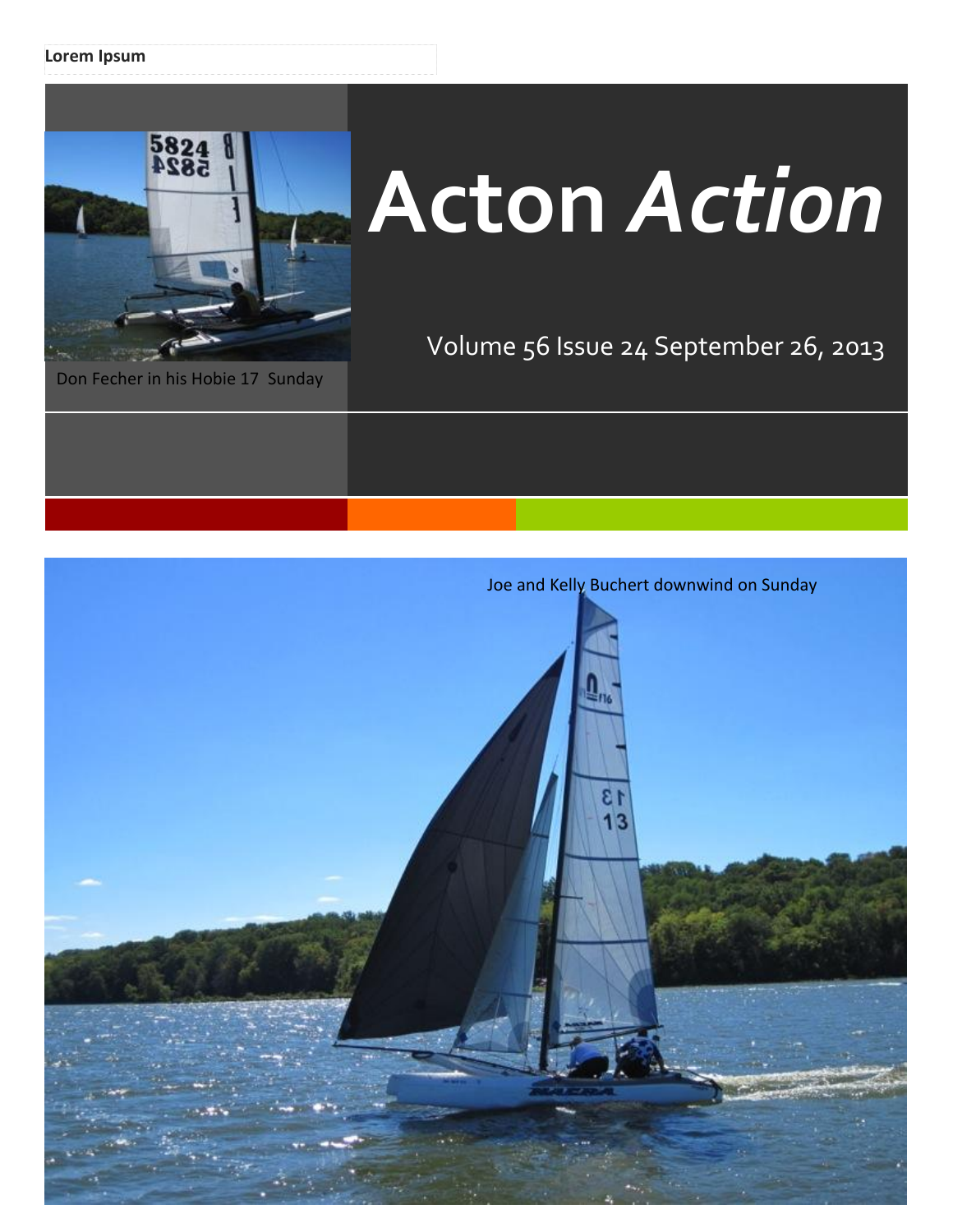#### **Acton Action 2**





Above, Kevin DeArmon is all you see but Brendan Draper is at the helm. At right, Ryan Servizzi puts his Hobie through its paces.

# Lake Rewards Racers with Warmth and Wind

September Weather Reminds Sailors Why They Sail

## Catamarans and Sunfish Race While Cruisers Cruise; Sailors Own Beauty

Happiness is sailing on my sailboat as the cool wind touches my skin. My boat heels to the left as it sails smoothly throo the water. Isabell Walters

Describe your perfect weekend at the lake. Would it involve sunshine, clear skies and warm air? Would it involve enough wind to keep you on the heeling high side but not so much that you really had to work too hard?

Well, that was last weekend and you missed a sailing day that we often describe as ideal if you weren't there. However, don't fret. Another one just like it is coming up this weekend with forecasts of temps in the upper 70's and wind in the sweet spot of 8-12 mph.

Those who came out last Sunday were practically euphoric. Several cruisers also recognized that it was a day not to be missed, getting out in good numbers and complementing our own frenetic activity in the middle of the lake.

Catamaran sailors were putting on a show, often finding themselves flying hulls. Ryan Servizzi was out and looking more and more skilled at handling the wind. Joe Buchert got around the course first in both races but it had to be fun for all the Cats.

Sunfish racers were delighted with their decision to race rather than attend the Bengal's game (Pete, Linda, Bill, and Julie) or fly to Costa Rica (Laura and Chris), although both of those things are nice. Jerry Brewster was on his way to a  $2^{nd}$  place finish in race 2 and on the last leg to the line when he capsized, the day's only dark cloud. He said the water was fine.

Y-Flyers were mostly on committee. Jim Paul had a halyard problem and had to drop out, but juniors Brendan Draper and Kevin DeArmon got to handle Charlie's Y in the challenging wind and did great.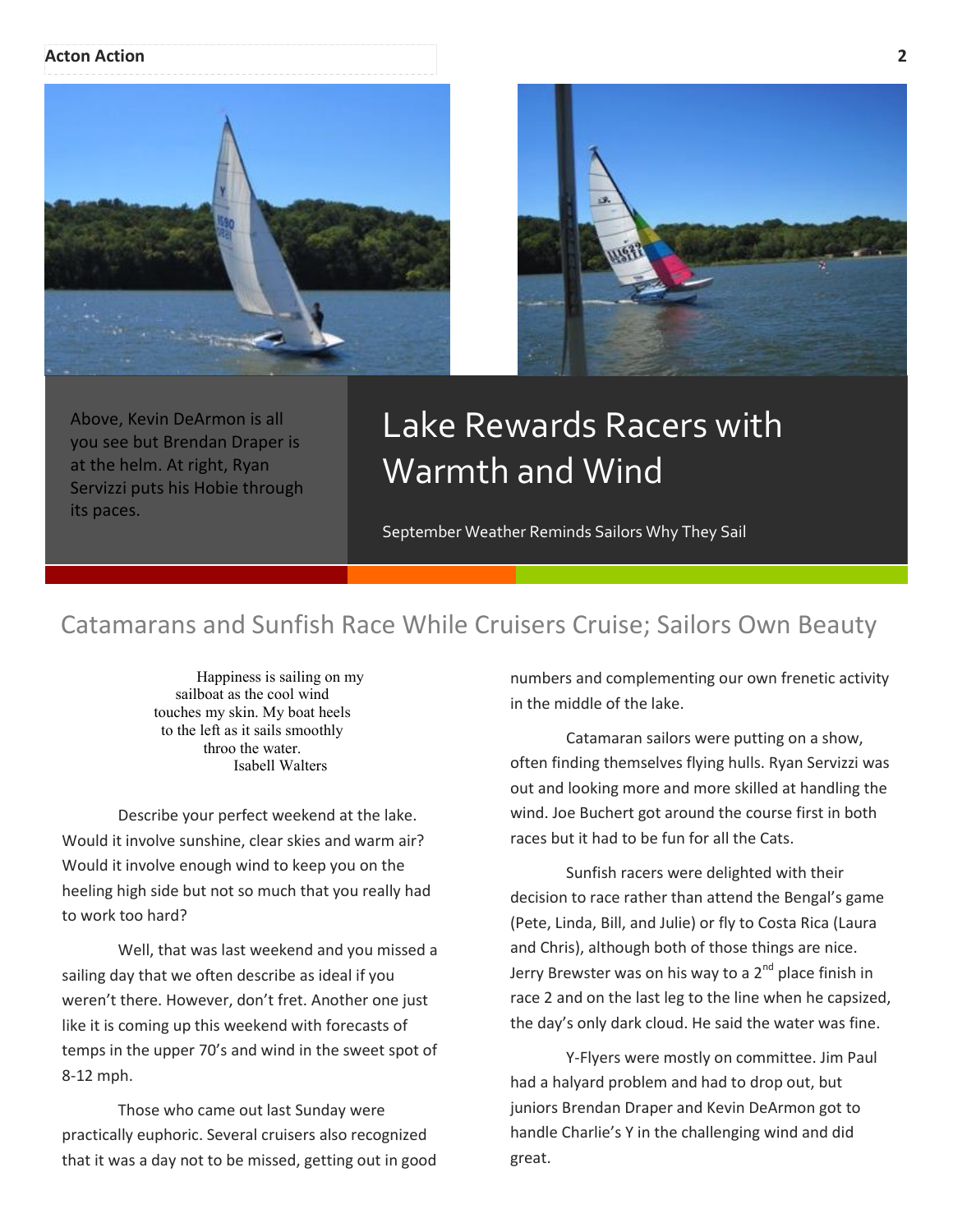#### **Acton Action 3**



# Mystery Picture of the Week

Where is this building located at Hueston Woods? Clue: It is less than 100 yards from the ramps.

## A Big Thank You

aener sagit tidak sagit tidak purus. Praesent vitae sagit tidak sagit tidak purus. Praesent vitae sagit tidak<br>Praesent vitae sagit tidak purus. Praesent vitae sagit tidak purus. Praesent vitae sagit tidak purus. Praesent helped keep my husband well fed and alive until I arrived home. When Jerry Callahan knew his wife was going to be in Seattle for two weeks and the H.S.A. Labor Day Potluck was approaching, he packed a few plastic containers in his picnic basket in hopes of bringing a few "goodies" home. I thank each and every one of you who contributed and

Integer feugiat. In sed massa. JoAnn Callahan

## Award Nominations Accepted!

Nominations for HSA awards are open for business. If you have someone in mind who deserves recognition for their contribution to sailing, the club, or any of its programs, let Laura Beebe know at [petersle1@yahoo.com](mailto:petersle1@yahoo.com) by composing a brief nominations letter.

Here is a brief rundown of those awards:

**Bob's Sportsmanship Award** (named for Bob Darlin in 1962) awarded annually for distinguished service and sportsmanship.

**Frank Peters Memorial Sportsmanship** Trophy donated by Robert Boies in 1972 and named after founding father Frank Peters for sportsmanship over the season.

**US Sailing Sportsmanship Award** donated by U.S. Sailing Association in 1986 for promoting the sport of sailing on Acton Lake.

## **Richard Saunders Memorial Trophy** created in 1980 in memory of Richard Saunders and awarded to someone under 18 for enthusiasm for saiiing.

### **Larry L. Johnson Challenger Trophy**

created in 1994 in memory of Larry L. Johnson for improvement in sailing skills, sportsmanship, and active involvement in HSA.

## Your Attention Please! Do Dues Now

The awards listed above will be presented at the annual HSA Banquet on November 2 along with the racing trophies. HSA's executive committee is asking that members consider paying their dues for 2014 at the banquet so that Laura Beebe, Rear Commodore, can plan race committee duty for next year more easily and efficiently. Waiting until Spring seems to complicate the process. If you pay early, you get a free head noogie from Don Fecher.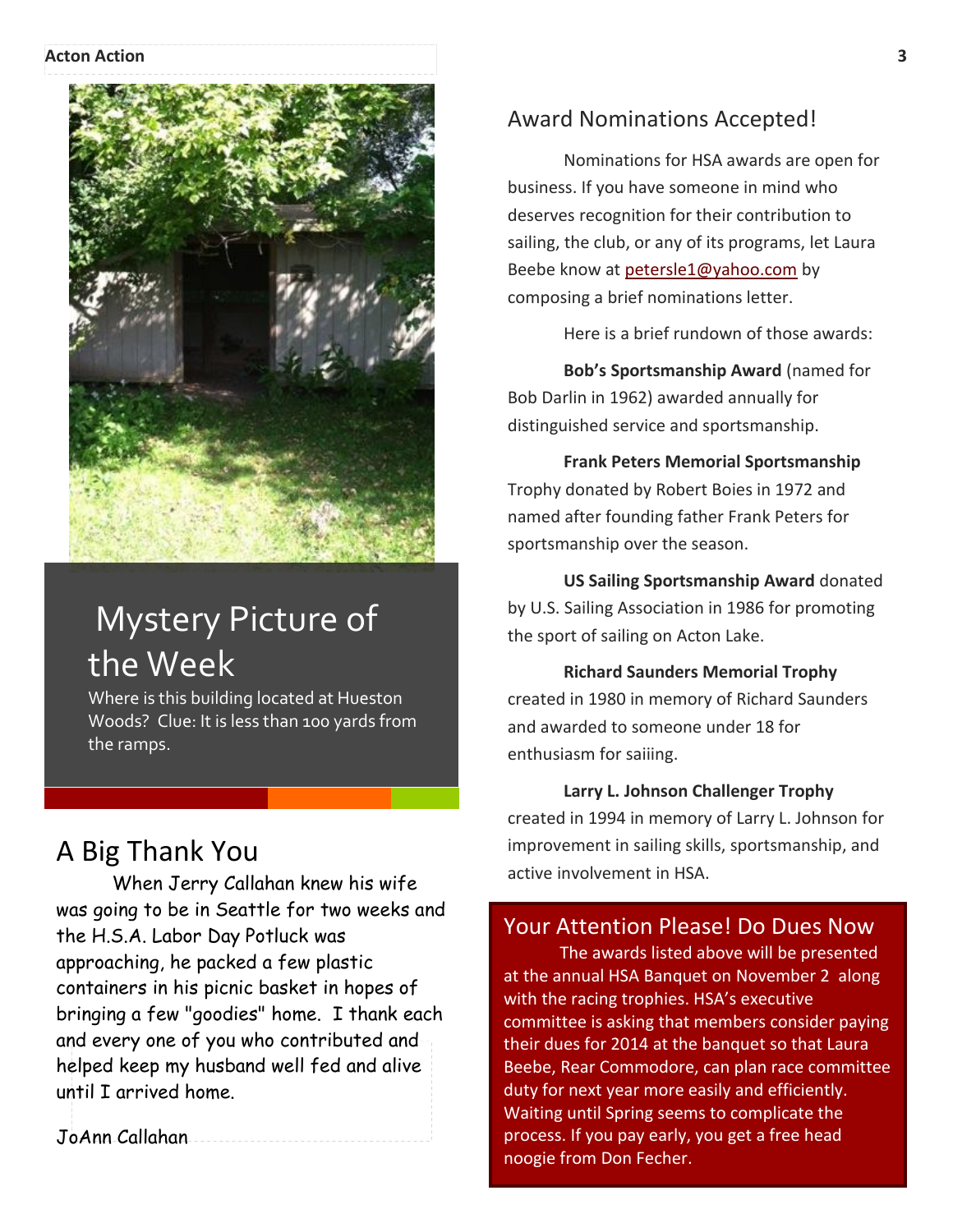## HSA Notes Passing of Long Time Member and Y-Flyer Racer Jim Hater

Dr. James Hater, O.D., long time member of the Hueston Sailing Association, passed away Saturday, September 21, 2013. Besides being active in the Y-Flyer, Snipe and Sunfish fleets, Jim and wife Carolyn helped with the Junior Sailing Program, loaning his Sunfish and camping with the juniors to help supervise.

Carolyn asks that in lieu of flowers, a donation be sent to St. Vincent De Paul Society, c/o St Dominic Church, 4551 Delhi Rd., Cincinnati, OH 45238 or St. Dominic Educational Fund.

Visitation will be Friday, September 27 from 5:00 - 8:00 P.M. at Vitt, Stermer and Anderson Funeral Home, 4619 Delhi Rd.,

Cincinnati, OH. For those unable to attend the visitation on Friday, there will be a visitation Saturday, 9:00 - 10:00 A.M. at St. Dominic Church (Gathering Place), 4551 Delhi Rd. with Mass following at 10:00 A.M. The funeral home and church are next door to each other. The church lot can accommodate any overflow parking.

A gathering of friends and family will be on Saturday at the Wellness Center at Bailey Place, 401 Farrell Ct., Cincinnati, OH. Ph. 513- 347-1400 following a brief service at the Cemetery.

More info can be found at [http://www.vittstermeranderson.com/obituarie](http://www.vittstermeranderson.com/obituaries/James-Hater/#!/Obituary) [s/James-Hater/#!/Obituary](http://www.vittstermeranderson.com/obituaries/James-Hater/#!/Obituary)